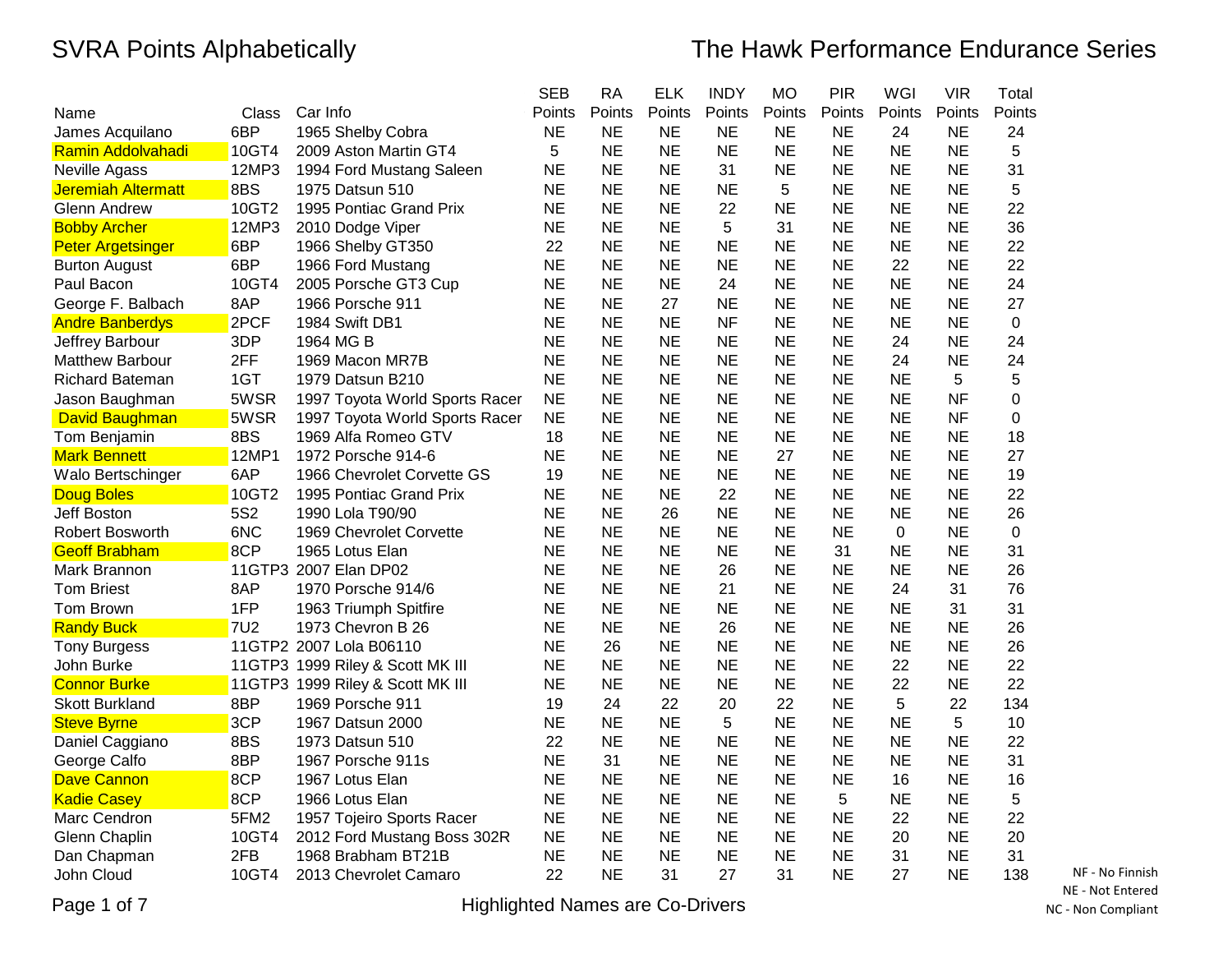|                          |             |                                 | <b>SEB</b> | <b>RA</b> | <b>ELK</b> | <b>INDY</b> | <b>MO</b> | <b>PIR</b> | WGI       | <b>VIR</b> | Total     |
|--------------------------|-------------|---------------------------------|------------|-----------|------------|-------------|-----------|------------|-----------|------------|-----------|
| Name                     | Class       | Car Info                        | Points     | Points    | Points     | Points      | Points    | Points     | Points    | Points     | Points    |
| John Cloud               | 6TA         | 1970 Ford Boss 302              | 26         | <b>NE</b> | 26         | 24          | 27        | <b>NE</b>  | 19        | <b>NE</b>  | 122       |
| Debbie Cloud             | 6TA         | 1968 Chevrolet Camaro           | <b>NE</b>  | <b>NE</b> | <b>NE</b>  | 27          | 27        | <b>NE</b>  | 18        | <b>NE</b>  | 72        |
| <b>Bryan Collyer</b>     | 10SC3       | 2001 Chevrolet Monte Carlo      | <b>NE</b>  | <b>NE</b> | <b>NE</b>  | <b>NE</b>   | <b>NE</b> | <b>NE</b>  | 5         | <b>NE</b>  | 5         |
| <b>Colin Comer</b>       | 6BP         | 1965 Chevrolet Corvette         | <b>NE</b>  | <b>NE</b> | 26         | <b>NE</b>   | <b>NE</b> | <b>NE</b>  | <b>NE</b> | <b>NE</b>  | 26        |
| Mark Congleton           | 12MP3       | 2004 Mini Cooper S              | <b>NE</b>  | <b>NE</b> | <b>NE</b>  | NE          | 5         | <b>NE</b>  | <b>NE</b> | <b>NE</b>  | 5         |
| James Cope               | 5VS2        | 1986 Swift DB 2                 | <b>NE</b>  | <b>NE</b> | <b>NF</b>  | <b>NE</b>   | <b>NE</b> | <b>NE</b>  | <b>NE</b> | ΝE         | 0         |
| <b>Jose Cortes</b>       | 10GT4       | 2000 Chevrolet Corvette GT1     | <b>NE</b>  | <b>NE</b> | <b>NE</b>  | <b>NE</b>   | 5         | <b>NE</b>  | <b>NE</b> | <b>NE</b>  | 5         |
| Dan Cowdrey              | 2FF         | 1970 Titan MK6                  | <b>NE</b>  | <b>NE</b> | <b>NE</b>  | <b>NF</b>   | <b>NE</b> | <b>NE</b>  | <b>NE</b> | <b>NE</b>  | 0         |
| <b>Reese Cox</b>         | 12MP3       | 1994 Ford Mustang Saleen        | <b>NE</b>  | <b>NE</b> | <b>NE</b>  | 31          | <b>NE</b> | <b>NE</b>  | <b>NE</b> | <b>NE</b>  | 31        |
| <b>Dick Danielson</b>    | 10GT4       | 2012 Chevrolet Camaro           | <b>NE</b>  | <b>NE</b> | 27         | NE          | <b>NE</b> | <b>NE</b>  | <b>NE</b> | <b>NE</b>  | 27        |
| Ken D'Arcy               | 10GT4       | 2008 BMW E92 M3                 | <b>NE</b>  | <b>NE</b> | <b>NE</b>  | <b>NE</b>   | <b>NE</b> | <b>NE</b>  | 22        | 26         | 48        |
| <b>Steven Davison</b>    | 10GT4       | 2009 Aston Martin GT4           | 5          | <b>NE</b> | <b>NE</b>  | <b>NE</b>   | <b>NE</b> | <b>NE</b>  | 24        | <b>NE</b>  | 29        |
| <b>Steven Davison</b>    | 4NC         | 1962 Jaguar E Type Coupe        | <b>NC</b>  | <b>NE</b> | <b>NE</b>  | <b>NE</b>   | <b>NE</b> | <b>NE</b>  | 22        | <b>NE</b>  | 22        |
| John Deford              | 8BP         | 1973 Porsche 914/6              | 24         | <b>NE</b> | <b>NE</b>  | NE          | <b>NE</b> | <b>NE</b>  | 21        | <b>NE</b>  | 45        |
| Jonathan DeGaynor        | 4BM         | 1959 Devin JM Mk1 Special       | <b>NE</b>  | <b>NE</b> | <b>NE</b>  | NE          | 26        | <b>NE</b>  | NE        | <b>NE</b>  | 26        |
| CH DeHaan                | 6AP         | 1973 Porsche 911 RSR            | <b>NE</b>  | <b>NE</b> | <b>NE</b>  | <b>NE</b>   | <b>NE</b> | <b>NE</b>  | 27        | <b>NE</b>  | 27        |
| George Del Canto         | 6TA         | 1969 Ford Mustang               | <b>NE</b>  | 26        | <b>NE</b>  | 31          | <b>NE</b> | <b>NE</b>  | 20        | <b>NE</b>  | 77        |
| Kurt DelBene             | 5FM2        | 1960 Lola MK1                   | <b>NE</b>  | <b>NE</b> | <b>NE</b>  | <b>NE</b>   | <b>NE</b> | 31         | <b>NE</b> | <b>NE</b>  | 31        |
| <b>Quinn Derby</b>       | 3EP         | 1968 Triumph Spitfire           | <b>NE</b>  | <b>NE</b> | <b>NE</b>  | <b>NE</b>   | <b>NE</b> | <b>NE</b>  | <b>NE</b> | 22         | 22        |
| <b>Leigh Derby</b>       | 3EP         | 1968 Triumph Spitfire           | <b>NE</b>  | <b>NE</b> | <b>NE</b>  | <b>NE</b>   | <b>NE</b> | <b>NE</b>  | <b>NE</b> | 22         | 22        |
| Dean DeSantis            | 6AP         | 1969 Porsche 911S               | <b>NE</b>  | <b>NE</b> | <b>NE</b>  | <b>NE</b>   | <b>NE</b> | <b>NE</b>  | 31        | <b>NE</b>  | 31        |
| Damon DeSantis           | 6AP         | 1974 Porsche 911S               | <b>NE</b>  | <b>NE</b> | <b>NE</b>  | <b>NE</b>   | <b>NE</b> | <b>NE</b>  | 5         | <b>NE</b>  | 5         |
| <b>Andrew Doll</b>       | 8CP         | 1970 Datsun 240Z                | <b>NE</b>  | <b>NE</b> | <b>NE</b>  | NE          | 27        | <b>NE</b>  | <b>NE</b> | <b>NE</b>  | 27        |
| Keith Dunbar             | 8CP         | 1967 Lotus Elan                 | <b>NE</b>  | <b>NE</b> | <b>NE</b>  | <b>NE</b>   | NE        | <b>NE</b>  | 16        | <b>NE</b>  | 16        |
| <b>Chris Dyson</b>       |             | 11GTP2 2007 Lola B06110         | <b>NE</b>  | 26        | <b>NE</b>  | <b>NE</b>   | <b>NE</b> | <b>NE</b>  | <b>NE</b> | <b>NE</b>  | 26        |
| <b>Chris Dyson</b>       | 10GT4       | 2011 Mercedes SLS               | <b>NE</b>  | <b>NE</b> | <b>NE</b>  | <b>NE</b>   | <b>NE</b> | <b>NE</b>  | 31        | <b>NE</b>  | 31        |
| <b>Andrew Eagan</b>      | 8BP         | 1964 Lotus Elan 26R             | <b>NE</b>  | 22        | <b>NE</b>  | <b>NE</b>   | <b>NE</b> | <b>NE</b>  | <b>NE</b> | <b>NE</b>  | 22        |
| <b>Bill Elliott</b>      | 10SC3       | 2003 Dodge Nascar Intrepid      | <b>NE</b>  | 26        | <b>NE</b>  | 31          | <b>NE</b> | <b>NE</b>  | <b>NE</b> | <b>NE</b>  | 57        |
| <b>Travis Engen</b>      |             | 11GTP2 2005 Audi R8 LMP         | 27         | <b>NE</b> | <b>NE</b>  | <b>NE</b>   | <b>NE</b> | <b>NE</b>  | <b>NE</b> | <b>NE</b>  | 27        |
| <b>Travis Engen</b>      | 9F1         | 2001 Lola T97/20                | <b>NE</b>  | <b>NE</b> | <b>NE</b>  | 31          | <b>NE</b> | <b>NE</b>  | 26        | 26         | 83        |
| <b>Travis Engen</b>      | 5FM1        | 1962 Lotus 23B                  | <b>NE</b>  | <b>NE</b> | <b>NE</b>  | ΝF          | <b>NE</b> | <b>NE</b>  | 26        | 26         | 52        |
| <b>Dave Ernst</b>        | 1FP         | 1966 Austin Healey Sprite       | <b>NE</b>  | <b>NE</b> | <b>NE</b>  | <b>NF</b>   | <b>NE</b> | <b>NE</b>  | <b>NE</b> | <b>NE</b>  | 0         |
| <b>Charles Espenlaub</b> | 12GTO       | 1973 Porsche 911                | <b>NE</b>  | <b>NE</b> | <b>NE</b>  | NE          | 26        | <b>NE</b>  | <b>NE</b> | <b>NE</b>  | 26        |
| Joey Essma               | 8CP         | 1972 Porsche 911                | <b>NE</b>  | <b>NE</b> | <b>NE</b>  | 27          | <b>NE</b> | <b>NE</b>  | <b>NE</b> | <b>NE</b>  | 27        |
| B. John Feng             | 1FP         | 1957 Alfa Romeo Giulietta Spyde | <b>NE</b>  | <b>NE</b> | <b>NE</b>  | <b>NE</b>   | <b>NE</b> | <b>NE</b>  | 0         | <b>NE</b>  | $\pmb{0}$ |
| <b>Chris Fennell</b>     | 6BP         | 1965 Chevrolet Corvette         | <b>NE</b>  | <b>NE</b> | 26         | <b>NE</b>   | <b>NE</b> | <b>NE</b>  | <b>NE</b> | <b>NE</b>  | 26        |
| Ryan Festerling          | 8BP         | 1969 Porsche 911 S              | <b>NE</b>  | <b>NE</b> | 20         | <b>NE</b>   | <b>NE</b> | <b>NE</b>  | <b>NE</b> | <b>NE</b>  | 20        |
| <b>Kurt Fischer</b>      | 5VS2        | 1987 Swift DB2                  | <b>NE</b>  | <b>NF</b> | <b>NE</b>  | <b>NE</b>   | <b>NE</b> | <b>NE</b>  | 26        | <b>NE</b>  | 26        |
| <b>Eric Fischer</b>      | <b>5VS2</b> | 1987 Swift DB2                  | <b>NE</b>  | <b>NF</b> | <b>NE</b>  | <b>NE</b>   | <b>NE</b> | <b>NE</b>  | 26        | <b>NE</b>  | 26        |
| Jeff Fisher              | 8BP         | 1964 Lotus Elan 26R             | <b>NE</b>  | 22        | <b>NE</b>  | <b>NE</b>   | <b>NE</b> | <b>NE</b>  | <b>NE</b> | <b>NE</b>  | 22        |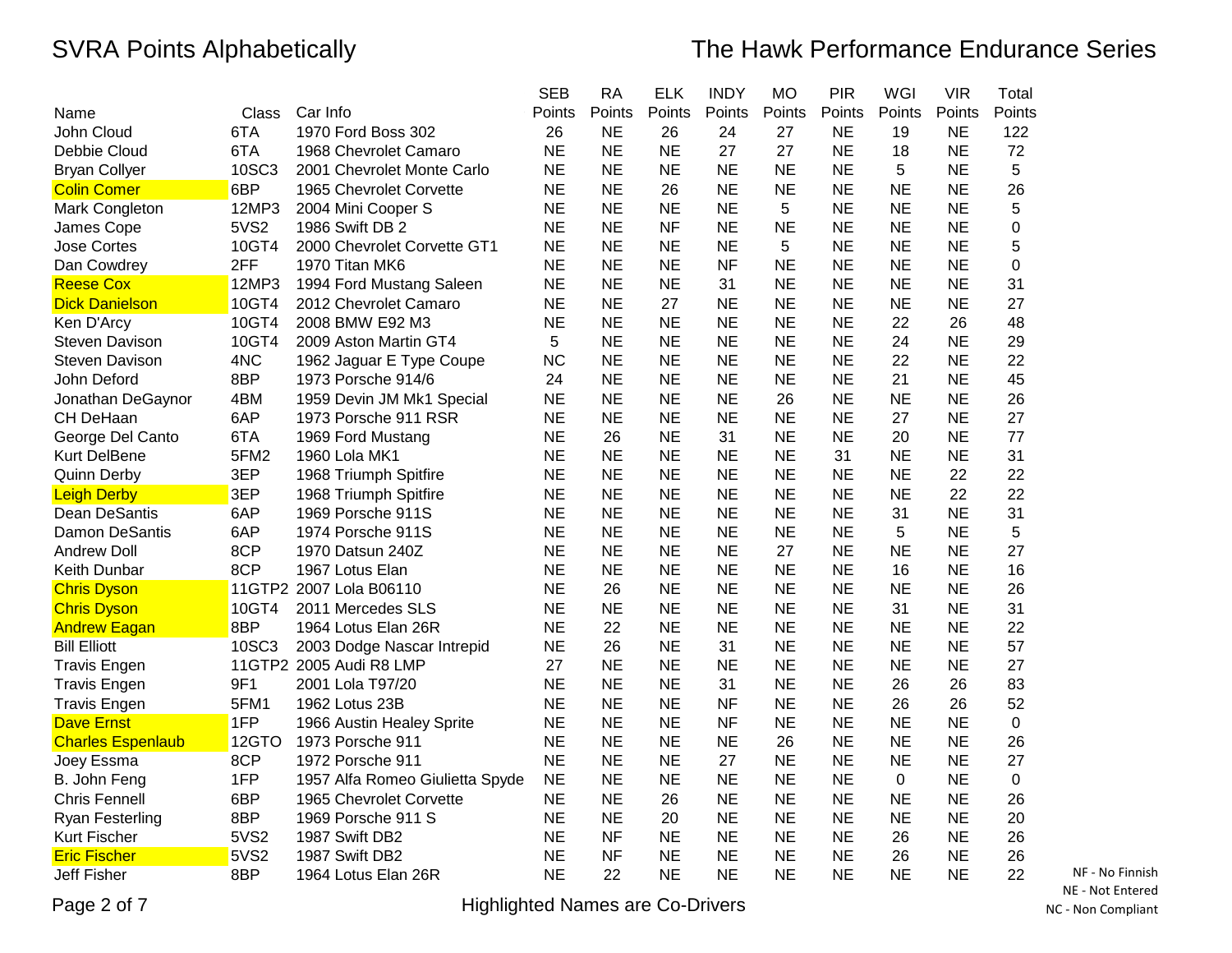|                       |              |                               | <b>SEB</b> | <b>RA</b> | <b>ELK</b> | <b>INDY</b> | <b>MO</b> | PIR       | WGI       | <b>VIR</b> | Total       |
|-----------------------|--------------|-------------------------------|------------|-----------|------------|-------------|-----------|-----------|-----------|------------|-------------|
| Name                  | <b>Class</b> | Car Info                      | Points     | Points    | Points     | Points      | Points    | Points    | Points    | Points     | Points      |
| <b>Karlo Flores</b>   | 3EP          | 1959 Austin Healey Sprite     | <b>NE</b>  | <b>NE</b> | <b>NE</b>  | <b>NE</b>   | NE        | 26        | <b>NE</b> | <b>NE</b>  | 26          |
| <b>Terry Forland</b>  | 8BS          | 1970 BMW 2002                 | <b>NE</b>  | <b>NE</b> | <b>NE</b>  | <b>NE</b>   | <b>NE</b> | 27        | <b>NE</b> | <b>NE</b>  | 27          |
| Gregg Frey            | 8AP          | 1970 Porsche 914/6            | <b>NE</b>  | <b>NE</b> | <b>NE</b>  | <b>NE</b>   | <b>NE</b> | <b>NE</b> | 27        | <b>NE</b>  | 27          |
| <b>Justin Frick</b>   | <b>7U2</b>   | 1980 March 822                | <b>NE</b>  | <b>NE</b> | <b>NE</b>  | <b>NE</b>   | 26        | <b>NE</b> | <b>NE</b> | <b>NE</b>  | 26          |
| <b>Jay Galpin</b>     | 2FF          | 1969 Macon MR7B               | <b>NE</b>  | <b>NE</b> | <b>NE</b>  | <b>NE</b>   | <b>NE</b> | <b>NE</b> | 24        | <b>NE</b>  | 24          |
| <b>Carlus Gann</b>    | 10SC3        | 2003 Dodge Nascar Intrepid    | <b>NE</b>  | 26        | <b>NE</b>  | 31          | <b>NE</b> | <b>NE</b> | <b>NE</b> | NE         | 57          |
| Paul Gaudio           | 8CP          | 1966 Lotus Elan               | <b>NE</b>  | <b>NE</b> | <b>NE</b>  | <b>NE</b>   | <b>NE</b> | 5         | <b>NE</b> | <b>NE</b>  | 5           |
| Jeff Gerken           | 5HS2         | 1983 March S2000              | <b>NE</b>  | <b>NE</b> | <b>NE</b>  | <b>NE</b>   | <b>NE</b> | 26        | <b>NE</b> | <b>NE</b>  | 26          |
| <b>Robert Gewirtz</b> |              | 11GTP2 2003 Riley MKXI        | 24         | <b>NE</b> | <b>NE</b>  | <b>NE</b>   | 26        | <b>NE</b> | <b>NE</b> | <b>NE</b>  | 50          |
| <b>Henry Gilbert</b>  | 10GT4        | 2002 Chevrolet Corvette       | 27         | <b>NE</b> | <b>NE</b>  | <b>NE</b>   | <b>NE</b> | <b>NE</b> | <b>NE</b> | <b>NE</b>  | 27          |
| <b>Steve Gilmore</b>  | 8CP          | 1967 Porsche 911              | <b>NE</b>  | <b>NE</b> | <b>NE</b>  | <b>NE</b>   | <b>NE</b> | 5         | <b>NE</b> | <b>NE</b>  | 5           |
| <b>Bill Glavin</b>    | 12GTU        | 1972 BMW 3.0 CSL              | 26         | <b>NE</b> | <b>NE</b>  | <b>NE</b>   | <b>NE</b> | <b>NE</b> | 26        | <b>NE</b>  | 52          |
| <b>William Glavin</b> | 12GTU        | 1972 BMW 3.0 CSL              | 26         | <b>NE</b> | <b>NE</b>  | <b>NE</b>   | <b>NE</b> | <b>NE</b> | 26        | <b>NE</b>  | 52          |
| Juan Gonzalez         |              | 11GTP2 2007 Pescarolo 01 Judd | <b>NE</b>  | <b>NE</b> | 26         | <b>NE</b>   | <b>NE</b> | <b>NE</b> | <b>NE</b> | <b>NE</b>  | 26          |
| Steve Grabski         | 8BS          | 1968 Volvo 122                | <b>NE</b>  | <b>NE</b> | <b>NE</b>  | <b>NE</b>   | <b>NE</b> | <b>NE</b> | 19        | <b>NE</b>  | 19          |
| <b>Bradley Gray</b>   | 12MP3        | 2004 Mustang Cobra            | <b>NE</b>  | <b>NE</b> | <b>NE</b>  | <b>NE</b>   | <b>NE</b> | 26        | <b>NE</b> | <b>NE</b>  | 26          |
| Simon Gregg           | 10NC         | 2017 Chevrolet Corvette       | <b>NE</b>  | <b>NE</b> | <b>NC</b>  | <b>NE</b>   | <b>NE</b> | <b>NE</b> | <b>NE</b> | <b>NE</b>  | $\mathbf 0$ |
| <b>Gray Gregory</b>   | <b>7U2</b>   | 1973 Chevron B 26             | <b>NE</b>  | <b>NE</b> | <b>NE</b>  | 26          | <b>NE</b> | <b>NE</b> | <b>NE</b> | <b>NE</b>  | 26          |
| <b>Rex Gunning</b>    | 5VS2         | 1985 Lola T598                | <b>NE</b>  | <b>NE</b> | <b>NE</b>  | <b>NE</b>   | 22        | <b>NE</b> | <b>NE</b> | <b>NE</b>  | 22          |
| Hans Gutmann          | 8BS          | 1968 Volvo 142S               | <b>NE</b>  | <b>NE</b> | <b>NE</b>  | <b>NE</b>   | <b>NE</b> | 22        | <b>NE</b> | <b>NE</b>  | 22          |
| <b>Timothy Haines</b> | 10GT4        | 1979 Porsche 911              | 24         | <b>NE</b> | <b>NE</b>  | <b>NE</b>   | 27        | <b>NE</b> | 21        | <b>NE</b>  | 72          |
| David Hale            | 5VS2         | 1985 Lola T598                | <b>NE</b>  | <b>NE</b> | <b>NE</b>  | 26          | 22        | <b>NE</b> | <b>NE</b> | <b>NE</b>  | 48          |
| Chip Halverson        | <b>7U2</b>   | 1976 Chevron B36              | 26         | <b>NE</b> | <b>NE</b>  | <b>NE</b>   | <b>NE</b> | <b>NE</b> | <b>NE</b> | <b>NE</b>  | 26          |
| <b>Bruce Hamilton</b> | 9F3          | 2002 Swift 014a               | 26         | <b>NE</b> | <b>NE</b>  | 27          | NE        | ΝE        | <b>NE</b> | <b>NE</b>  | 53          |
| <b>Bruce Hamilton</b> | 9F1          | 2008 Dallara Infinity         | <b>NE</b>  | <b>NE</b> | <b>NE</b>  | <b>NE</b>   | <b>NE</b> | <b>NE</b> | 22        | <b>NE</b>  | 22          |
| <b>Davey Hamilton</b> | 6TA          | 1969 Ford Mustang             | <b>NE</b>  | 26        | <b>NE</b>  | 31          | <b>NE</b> | <b>NE</b> | 20        | <b>NE</b>  | 77          |
| Stephen Hamman        | 10GT4        | 2004 BMW M3                   | <b>NE</b>  | <b>NE</b> | 5          | <b>NE</b>   | <b>NE</b> | <b>NE</b> | <b>NE</b> | <b>NE</b>  | 5           |
| David Hampton         | 10GT2        | 1991 Porsche 911              | <b>NE</b>  | <b>NE</b> | <b>NE</b>  | <b>NE</b>   | <b>NE</b> | 22        | <b>NE</b> | <b>NE</b>  | 22          |
| <b>Dave Handy</b>     | 9F1          | 1997 Lola T97/20              | <b>NE</b>  | <b>NE</b> | <b>NE</b>  | <b>NE</b>   | <b>NE</b> | <b>NE</b> | <b>NE</b> | 22         | 22          |
| <b>Dave Handy</b>     | 3CP          | 1959 Elvar Courier Roadster   | <b>NE</b>  | <b>NE</b> | <b>NE</b>  | <b>NE</b>   | <b>NE</b> | <b>NE</b> | <b>NE</b> | 27         | 27          |
| Lisa Hansen           | 8BP          | 1969 Porsche 911S             | 21         | <b>NE</b> | 31         | <b>NE</b>   | <b>NE</b> | <b>NE</b> | <b>NE</b> | <b>NE</b>  | 52          |
| Greg Heacock          | 5SR          | 1967 Costin Nathan GT         | NE         | <b>NE</b> | NE         | <b>NE</b>   | NE        | 24        | <b>NE</b> | <b>NE</b>  | 24          |
| <b>Cameron Healy</b>  | 10GT3        | 1977 Porsche 911 RSR          | <b>NE</b>  | <b>NE</b> | <b>NE</b>  | <b>NE</b>   | <b>NE</b> | 26        | <b>NE</b> | <b>NE</b>  | 26          |
| Jim Heck              | 6NC          | 1969 Chevrolet Corvette       | <b>NE</b>  | <b>NE</b> | <b>NE</b>  | <b>NE</b>   | <b>NE</b> | <b>NE</b> | 0         | <b>NE</b>  | 0           |
| <b>Bill Heifner</b>   | 10GT4        | 1993 Chevrolet Camaro IMSA    | <b>NE</b>  | <b>NE</b> | <b>NE</b>  | <b>NE</b>   | 24        | <b>NE</b> | <b>NE</b> | <b>NE</b>  | 24          |
| John Higgins          | 8AP          | 1975 Porsche 911              | <b>NE</b>  | <b>NE</b> | <b>NE</b>  | <b>NE</b>   | <b>DQ</b> | <b>NE</b> | <b>NE</b> | <b>NE</b>  | $\pmb{0}$   |
| <b>David Hinton</b>   | 6AP          | 1974 Porsche 911S             | <b>NE</b>  | <b>NE</b> | <b>NE</b>  | <b>NE</b>   | <b>NE</b> | <b>NE</b> | 5         | <b>NE</b>  | 5           |
| Mark Hopkins          | <b>SM</b>    | 1990 Mazda Miata              | <b>NE</b>  | <b>NE</b> | <b>NE</b>  | <b>NE</b>   | 26        | <b>NE</b> | <b>NE</b> | <b>NE</b>  | 26          |
| Ron Hornig            | 8CP          | 1965 Lotus Elan               | <b>NE</b>  | <b>NE</b> | <b>NE</b>  | <b>NE</b>   | <b>NE</b> | 31        | <b>NE</b> | <b>NE</b>  | 31          |
| Lawrence Huang        |              | 11GTP2 2009 Oreca FLM 09      | <b>NE</b>  | <b>NE</b> | <b>NE</b>  | <b>NE</b>   | <b>NE</b> | <b>NE</b> | <b>NE</b> | 26         | 26          |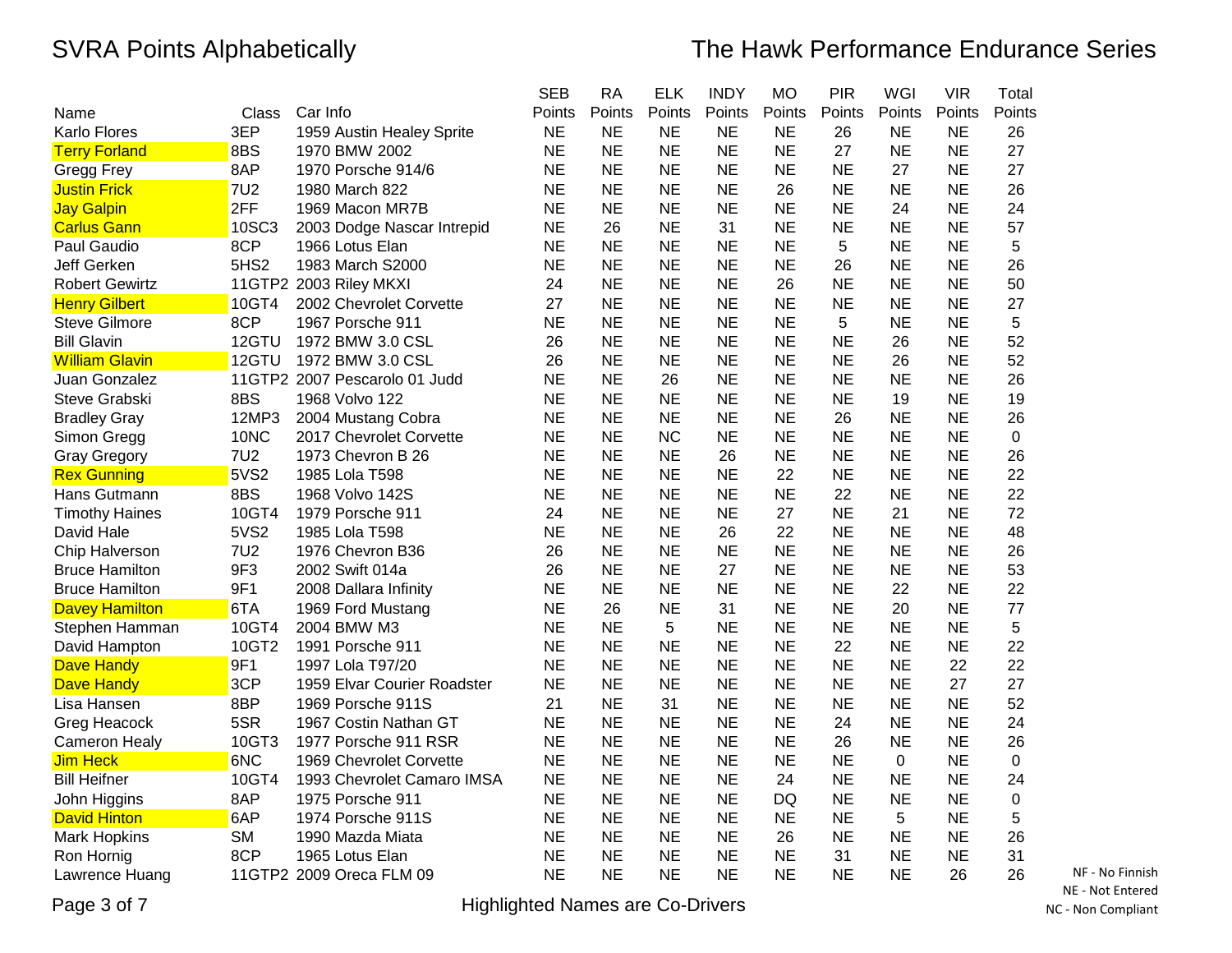|                          |                  |                                     | <b>SEB</b> | <b>RA</b> | <b>ELK</b> | <b>INDY</b> | <b>MO</b> | <b>PIR</b> | WGI       | <b>VIR</b>  | Total       |
|--------------------------|------------------|-------------------------------------|------------|-----------|------------|-------------|-----------|------------|-----------|-------------|-------------|
| Name                     | Class            | Car Info                            | Points     | Points    | Points     | Points      | Points    | Points     | Points    | Points      | Points      |
| Will Hubbell             | 10GT4            | 2002 Chevrolet Corvette             | 27         | <b>NE</b> | <b>NE</b>  | <b>NE</b>   | NE        | NE         | <b>NE</b> | <b>NE</b>   | 27          |
| David Huber              | 12GTU            | 1979 Datsun 280ZX                   | <b>NE</b>  | <b>NE</b> | <b>NE</b>  | <b>NE</b>   | 24        | <b>NE</b>  | <b>NE</b> | <b>NE</b>   | 24          |
| Michael Hummel           | 2CF              | 1979 Crossle 35F                    | <b>NE</b>  | <b>NE</b> | <b>NE</b>  | <b>NE</b>   | <b>NE</b> | <b>NE</b>  | <b>NE</b> | 26          | 26          |
| Stephen Hunter           | 3EP              | 1959 Porsche 356A                   | <b>NE</b>  | <b>NE</b> | <b>NE</b>  | <b>NE</b>   | <b>NE</b> | <b>NE</b>  | 22        | <b>NE</b>   | 22          |
| Dominick Incantalupo     |                  | 11GTP2 2011 Oreca FLM 9             | 22         | <b>NE</b> | 22         | <b>NE</b>   | <b>NE</b> | <b>NE</b>  | <b>NE</b> | <b>NE</b>   | 44          |
| James Jackson            | 3CP              | 1964 Porsche 356                    | <b>NE</b>  | <b>NE</b> | 26         | <b>NE</b>   | NE        | <b>NE</b>  | <b>NE</b> | <b>NE</b>   | 26          |
| Thor Johnson             | 5FM2             | 1959 Lotus 17                       | <b>NE</b>  | <b>NE</b> | <b>NE</b>  | <b>NE</b>   | <b>NE</b> | 27         | <b>NE</b> | <b>NE</b>   | 27          |
| <b>Russell Jones</b>     | 1FP              | 1968 Alfa Romeo GTV                 | <b>NE</b>  | <b>NE</b> | <b>NE</b>  | <b>NE</b>   | <b>NE</b> | <b>NE</b>  | <b>NE</b> | 27          | 27          |
| <b>Michael Kaleel</b>    | 5FM1             | 1964 Lotus 23B                      | <b>NE</b>  | <b>NE</b> | <b>NE</b>  | <b>NE</b>   | 26        | <b>NE</b>  | <b>NE</b> | <b>NE</b>   | 26          |
| Thomas Kane              | 5HS <sub>2</sub> | 1983 Tiga SC83                      | <b>NE</b>  | <b>NE</b> | <b>NE</b>  | <b>NE</b>   | 26        | <b>NE</b>  | <b>NE</b> | <b>NF</b>   | 26          |
| <b>Matthew Kane</b>      | 5HS <sub>2</sub> | 1983 Tiga SC83                      | <b>NE</b>  | <b>NE</b> | <b>NE</b>  | <b>NE</b>   | 26        | <b>NE</b>  | <b>NE</b> | <b>NF</b>   | 26          |
| <b>Robert Kann</b>       | 8BS              | 1968 Volvo 142S                     | <b>NE</b>  | <b>NE</b> | <b>NE</b>  | <b>NE</b>   | <b>NE</b> | 22         | <b>NE</b> | <b>NE</b>   | 22          |
| <b>Tonis Kasemets</b>    | 9F3              | 2002 Swift 014a                     | 26         | <b>NE</b> | <b>NE</b>  | <b>NE</b>   | <b>NE</b> | <b>NE</b>  | <b>NE</b> | <b>NE</b>   | 26          |
| <b>Tom Kirk</b>          | 10GT3            | 1995 Porsche 993                    | 31         | <b>NE</b> | <b>NE</b>  | <b>NE</b>   | <b>NE</b> | <b>NE</b>  | <b>NE</b> | <b>NE</b>   | 31          |
| <b>Don Knowles</b>       | 12MP3            | 2002 BMW M3                         | NE         | <b>NE</b> | <b>NE</b>  | 27          | <b>NE</b> | <b>NE</b>  | <b>NE</b> | <b>NE</b>   | 27          |
| <b>Richard Kurtz</b>     | 8BS              | 1975 Datsun 510                     | <b>NE</b>  | <b>NE</b> | <b>NE</b>  | <b>NE</b>   | 5         | <b>NE</b>  | <b>NE</b> | <b>NE</b>   | 5           |
| <b>Eric Langbein</b>     | 2CF              | 1979 Crossle 35F                    | <b>NE</b>  | <b>NE</b> | <b>NE</b>  | <b>NE</b>   | <b>NE</b> | <b>NE</b>  | <b>NE</b> | 26          | 26          |
| Chris Langley            |                  | 8Corvair 1966 Corvair Yenko Stinger | <b>NE</b>  | <b>NE</b> | <b>NE</b>  | <b>NE</b>   | <b>NE</b> | <b>NE</b>  | <b>NE</b> | $\mathbf 0$ | $\mathbf 0$ |
| <b>Butch Leitzinger</b>  |                  | 11GTP2 2007 Pescarolo 01 Judd       | <b>NE</b>  | <b>NE</b> | 26         | <b>NE</b>   | <b>NE</b> | <b>NE</b>  | <b>NE</b> | <b>NE</b>   | 26          |
| Jim Lenehan              | 8CP              | 1976 Porsche 914/6                  | <b>NE</b>  | <b>NE</b> | <b>NE</b>  | 24          | <b>NE</b> | <b>NE</b>  | <b>NE</b> | <b>NE</b>   | 24          |
| Jim Lenehan              | 8AP              | 1976 Porsche 914/6                  | <b>NE</b>  | <b>NE</b> | <b>NE</b>  | <b>NE</b>   | <b>NE</b> | <b>NE</b>  | 22        | <b>NE</b>   | 22          |
| <b>Burt Levy</b>         | 5FM2             | 1957 Tojeiro Sports Racer           | <b>NE</b>  | <b>NE</b> | <b>NE</b>  | <b>NE</b>   | <b>NE</b> | <b>NE</b>  | 22        | <b>NE</b>   | 22          |
| <b>Burt Levy</b>         | 3DP              | 1972 Porsche 914/4                  | <b>NE</b>  | <b>NE</b> | <b>NE</b>  | <b>NE</b>   | <b>NE</b> | <b>NE</b>  | <b>NE</b> | 24          | 24          |
| <b>Ryan Lewis</b>        |                  | 11GTP3 2007 Oreca Challenge Car     | <b>NE</b>  | <b>NE</b> | <b>NE</b>  | 22          | <b>NE</b> | <b>NE</b>  | <b>NE</b> | <b>NE</b>   | 22          |
| <b>Philip Lewis</b>      | 9FA5             | 1972 Matich A50                     | <b>NE</b>  | <b>NE</b> | <b>NE</b>  | <b>NF</b>   | <b>NE</b> | <b>NE</b>  | <b>NE</b> | <b>NE</b>   | 0           |
| Howard Liebengood        | 12MP3            | 2002 BMW M3                         | <b>NE</b>  | <b>NE</b> | <b>NE</b>  | 27          | <b>NE</b> | <b>NE</b>  | <b>NE</b> | <b>NE</b>   | 27          |
| Steven Lisa              | 6NC              | 1964 Ford Galaxie                   | <b>NE</b>  | <b>NE</b> | <b>NE</b>  | <b>NE</b>   | <b>NC</b> | <b>NE</b>  | <b>NE</b> | <b>NE</b>   | $\mathbf 0$ |
| Juan Lopez-Santini       | 8BP              | 1969 Porsche 911S                   | 27         | <b>NE</b> | <b>NE</b>  | <b>NE</b>   | <b>NE</b> | <b>NE</b>  | <b>NE</b> | <b>NE</b>   | 27          |
| Larry Lunda              | 8NC              | 1979 Porsche 924                    | <b>NE</b>  | <b>NE</b> | <b>NC</b>  | <b>NE</b>   | <b>NE</b> | <b>NE</b>  | <b>NE</b> | <b>NE</b>   | $\mathbf 0$ |
| Eric Lux                 | 12GTO            | 1973 Porsche 911                    | <b>NE</b>  | <b>NE</b> | <b>NE</b>  | <b>NE</b>   | 26        | <b>NE</b>  | <b>NE</b> | <b>NE</b>   | 26          |
| Eric Lux                 | 10GT4            | 2011 Mercedes SLS                   | <b>NE</b>  | <b>NE</b> | <b>NE</b>  | <b>NE</b>   | <b>NE</b> | <b>NE</b>  | 31        | <b>NE</b>   | 31          |
| <b>Bob Macherioner</b>   | 8DP              | 1967 Alfa Duetto                    | <b>NE</b>  | <b>NE</b> | <b>NE</b>  | <b>NE</b>   | <b>NE</b> | 24         | <b>NE</b> | <b>NE</b>   | 24          |
| Claude Malette           |                  | 11GTP2 2013 Lola Toyota Bebellion   | 21         | <b>NE</b> | <b>NE</b>  | <b>NE</b>   | <b>NE</b> | NE         | <b>NE</b> | <b>NE</b>   | 21          |
| Andrew Manganaro         | 1CS              | 1972 Alfa Romeo GTA                 | <b>NE</b>  | <b>NE</b> | <b>NE</b>  | <b>NE</b>   | 26        | <b>NE</b>  | <b>NE</b> | <b>NE</b>   | 26          |
| Frank Marcum             | 6BP              | 1966 Ford GT350                     | <b>NE</b>  | <b>NE</b> | <b>NE</b>  | <b>NE</b>   | 31        | <b>NE</b>  | <b>NE</b> | <b>NE</b>   | 31          |
| <b>Bernardo Martinez</b> | 8BS              | 1972 Alfa Romeo Berlina             | <b>NE</b>  | <b>NE</b> | <b>NE</b>  | <b>NE</b>   | 5         | <b>NE</b>  | <b>NE</b> | <b>NE</b>   | 5           |
| <b>Steve McCaughey</b>   | 5FM <sub>2</sub> | 1960 Lola MK1                       | <b>NE</b>  | <b>NE</b> | <b>NE</b>  | <b>NE</b>   | NE        | 31         | <b>NE</b> | <b>NE</b>   | 31          |
| Peter McLaughlin         | <b>7U2</b>       | 1976 Chevron B36                    | 26         | 26        | <b>NE</b>  | <b>NE</b>   | 26        | <b>NE</b>  | 26        | <b>NE</b>   | 104         |
| Dwight Merriman          | 8RS              | 1976 Alfa Romeo GTV                 | <b>NE</b>  | <b>NE</b> | <b>NE</b>  | <b>NE</b>   | <b>NE</b> | <b>NE</b>  | 15        | <b>NE</b>   | 15          |
| Edward Mettelman         | 3DP              | 1972 Porsche 914/4                  | <b>NE</b>  | <b>NE</b> | <b>NE</b>  | <b>NE</b>   | <b>NE</b> | <b>NE</b>  | <b>NE</b> | 24          | 24          |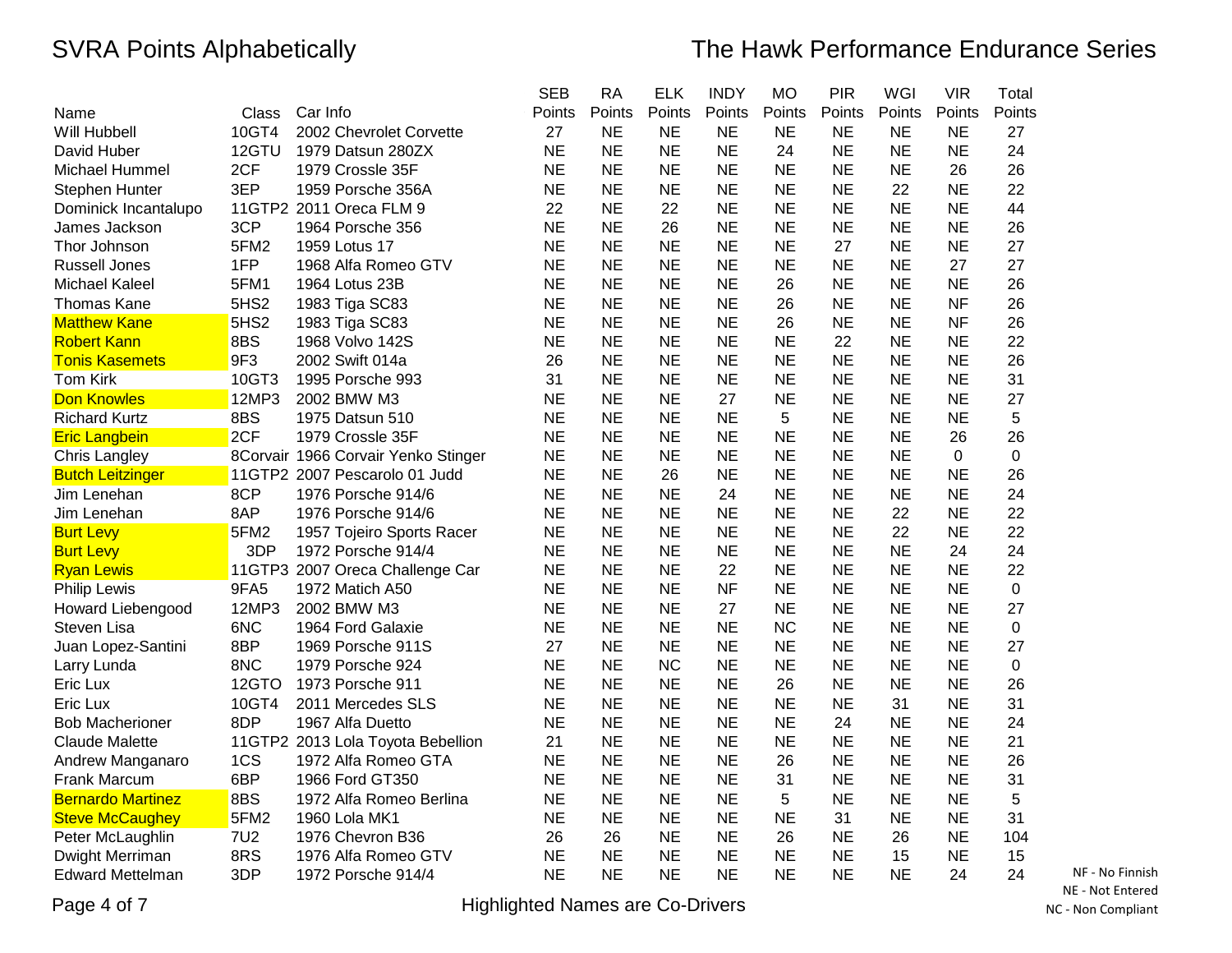|                         |            |                                 | <b>SEB</b> | <b>RA</b> | <b>ELK</b> | <b>INDY</b> | МO        | <b>PIR</b> | WGI       | <b>VIR</b> | Total     |
|-------------------------|------------|---------------------------------|------------|-----------|------------|-------------|-----------|------------|-----------|------------|-----------|
| Name                    | Class      | Car Info                        | Points     | Points    | Points     | Points      | Points    | Points     | Points    | Points     | Points    |
| <b>Jeff Mitchell</b>    | 8BS        | 1974 BMW 2002                   | <b>NE</b>  | <b>NE</b> | <b>NE</b>  | <b>NE</b>   | 5         | <b>NE</b>  | <b>NE</b> | <b>NE</b>  | 5         |
| <b>Jeff Mitchell</b>    | 6AP        | 1974 Porsche 911                | <b>NE</b>  | <b>NE</b> | <b>NE</b>  | <b>NE</b>   | 26        | <b>NE</b>  | <b>NE</b> | <b>NE</b>  | 26        |
| <b>Richard Mitchell</b> | 2PCF       | 1984 Swift DB1                  | <b>NE</b>  | <b>NE</b> | <b>NE</b>  | <b>NF</b>   | NE        | <b>NE</b>  | <b>NE</b> | <b>NE</b>  | $\pmb{0}$ |
| Robert Mocas            | 8DP        | 1969 Alfa Romeo Spider          | 17         | <b>NE</b> | <b>NE</b>  | 22          | 18        | <b>NE</b>  | <b>NE</b> | 27         | 84        |
| <b>Collin Mocas</b>     | 8DP        | 1969 Alfa Romeo Spider          | <b>NE</b>  | <b>NE</b> | <b>NE</b>  | <b>NE</b>   | 18        | <b>NE</b>  | 15        | <b>NE</b>  | 33        |
| <b>Rick Mooney</b>      | 6BP        | 1968 Chevrolet Corvette Roadste | <b>NE</b>  | <b>NE</b> | <b>NE</b>  | <b>NE</b>   | NE        | <b>NE</b>  | 31        | <b>NE</b>  | 31        |
| Andrew Moore            | 3EP        | 1965 MGB roadster               | <b>NE</b>  | <b>NE</b> | <b>NE</b>  | <b>NE</b>   | <b>NE</b> | <b>NE</b>  | 5         | <b>NE</b>  | 5         |
| John Murray             | 12MP1      | 1973 Datsun 260Z                | <b>NE</b>  | <b>NE</b> | <b>NE</b>  | <b>NE</b>   | <b>NE</b> | 26         | <b>NE</b> | <b>NE</b>  | 26        |
| <b>Eddie Nakato</b>     | 10GT2      | 1991 Porsche 911                | <b>NE</b>  | <b>NE</b> | <b>NE</b>  | <b>NE</b>   | <b>NE</b> | 22         | <b>NE</b> | <b>NE</b>  | 22        |
| Zach Naze               | 3CP        | 1969 Datsun 2000                | <b>NE</b>  | <b>NE</b> | <b>NE</b>  | 26          | <b>NE</b> | <b>NE</b>  | <b>NE</b> | <b>NE</b>  | 26        |
| <b>Bruce Newcomer</b>   | 1FP        | 1966 Austin Healey Sprite       | <b>NE</b>  | <b>NE</b> | <b>NE</b>  | <b>NF</b>   | <b>NE</b> | <b>NE</b>  | <b>NE</b> | <b>NE</b>  | 0         |
| <b>Hal Nichols</b>      | 8BS        | 1971 Alfa Romeo GTV             | <b>NE</b>  | <b>NE</b> | <b>NE</b>  | <b>NE</b>   | 31        | <b>NE</b>  | 5         | <b>NE</b>  | 36        |
| <b>Ray Nichols</b>      | 8BS        | 1971 Alfa Romeo GTV             | <b>NE</b>  | <b>NE</b> | <b>NE</b>  | <b>NE</b>   | 31        | <b>NE</b>  | <b>NE</b> | <b>NE</b>  | 31        |
| <b>Ray Nichols</b>      | 8BS        | 1971 Alfa Romeo GTV             | <b>NE</b>  | <b>NE</b> | <b>NE</b>  | <b>NE</b>   | <b>NE</b> | <b>NE</b>  | 27        | <b>NE</b>  | 27        |
| <b>Dennis Olthoff</b>   | 10SC2      | 1988 Oldsmobile Cutlass         | <b>NE</b>  | 26        | <b>NE</b>  | <b>NE</b>   | <b>NE</b> | <b>NE</b>  | <b>NE</b> | <b>NE</b>  | 26        |
| Jim Pace                | <b>7U2</b> | 1980 March 822                  | <b>NE</b>  | 26        | <b>NE</b>  | <b>NE</b>   | <b>NE</b> | <b>NE</b>  | <b>NE</b> | <b>NE</b>  | 26        |
| <b>Wesley Pace</b>      | 3CP        | 1967 Datsun 2000                | <b>NE</b>  | <b>NE</b> | <b>NE</b>  | 5           | <b>NE</b> | <b>NE</b>  | <b>NE</b> | 5          | 10        |
| Susan Patterson         | 3CP        | 1959 Elvar Courier Roadster     | <b>NE</b>  | <b>NE</b> | <b>NE</b>  | <b>NE</b>   | 27        | <b>NE</b>  | <b>NE</b> | 27         | 54        |
| Jerry Peters            | 8AP        | 1970 Porsche 914/6 GT           | 31         | <b>NE</b> | <b>NE</b>  | <b>NE</b>   | <b>NE</b> | <b>NE</b>  | <b>NE</b> | <b>NE</b>  | 31        |
| <b>Jerry Pillar</b>     | 8DP        | 1967 Alfa Duetto                | <b>NE</b>  | <b>NE</b> | <b>NE</b>  | <b>NE</b>   | <b>NE</b> | 24         | <b>NE</b> | <b>NE</b>  | 24        |
| <b>Marcus Pillion</b>   | 3CP        | 1960 Porsche 356B Coupe         | 27         | <b>NE</b> | <b>NE</b>  | <b>NE</b>   | <b>NE</b> | <b>NE</b>  | <b>NE</b> | <b>NE</b>  | 27        |
| <b>Jennifer Pillion</b> | 3CP        | 1960 Porsche 356B Coupe         | 27         | <b>NE</b> | <b>NE</b>  | <b>NE</b>   | <b>NE</b> | <b>NE</b>  | <b>NE</b> | <b>NE</b>  | 27        |
| <b>Robert Pink</b>      | 8CP        | 1972 Datsun 240Z                | <b>NE</b>  | <b>NE</b> | <b>NE</b>  | 5           | <b>NE</b> | <b>NE</b>  | <b>NE</b> | <b>NE</b>  | 5         |
| <b>Russell Poole</b>    | 8CP        | 1970 Porsche 914/6              | 20         | <b>NE</b> | <b>NE</b>  | <b>NE</b>   | <b>NE</b> | <b>NE</b>  | <b>NE</b> | <b>NE</b>  | 20        |
| <b>Kristen Poole</b>    | 8CP        | 1970 Porsche 914/6              | 20         | <b>NE</b> | <b>NE</b>  | <b>NE</b>   | <b>NE</b> | <b>NE</b>  | <b>NE</b> | <b>NE</b>  | 20        |
| Lee Poseidon            | 8BS        | 1966 Alfa Romeo GT Veloce       | <b>NE</b>  | <b>NE</b> | <b>NE</b>  | <b>NE</b>   | 19        | <b>NE</b>  | <b>NE</b> | <b>NE</b>  | 19        |
| Maor Primo              | 8BS        | 1967 Alfa Romeo GT Jr           | <b>NE</b>  | <b>NE</b> | <b>NE</b>  | <b>NE</b>   | 5         | <b>NE</b>  | <b>NE</b> | <b>NE</b>  | 5         |
| Joel Quadracci          | 9F1        | 1997 Lola T97/20                | <b>NE</b>  | <b>NE</b> | 26         | <b>NE</b>   | <b>NE</b> | <b>NE</b>  | <b>NE</b> | <b>NE</b>  | 26        |
| Doug Radix              | 1FP        | 1955 Mercedes-Benz 190 SL       | <b>NE</b>  | <b>NE</b> | 26         | 26          | <b>NE</b> | <b>NE</b>  | <b>NE</b> | <b>NE</b>  | 52        |
| <b>Sean Rahall</b>      |            | 11GTP2 2011 Oreca FLM 9         | <b>NE</b>  | <b>NE</b> | 22         | <b>NE</b>   | <b>NE</b> | <b>NE</b>  | <b>NE</b> | <b>NE</b>  | 22        |
| <b>Sean Rayhal</b>      |            | 11GTP2 2011 Oreca FLM 9         | 22         | <b>NE</b> | <b>NE</b>  | <b>NE</b>   | <b>NE</b> | <b>NE</b>  | <b>NE</b> | <b>NE</b>  | 22        |
| <b>Brady Refenning</b>  | 8AP        | 1970 Porsche 914/6 GT           | 31         | <b>NE</b> | <b>NE</b>  | <b>NE</b>   | <b>NE</b> | <b>NE</b>  | <b>NE</b> | <b>NE</b>  | 31        |
| <b>Richard Reilich</b>  | 10NC       | 1977 Porsche 934                | <b>NE</b>  | <b>NE</b> | <b>NE</b>  | <b>NC</b>   | <b>NE</b> | <b>NE</b>  | <b>NE</b> | <b>NE</b>  | 0         |
| John Reisman            |            | 11GTP2 2012 Coyote Corvette DP  | 31         | <b>NE</b> | <b>NE</b>  | <b>NE</b>   | <b>NE</b> | <b>NE</b>  | <b>NE</b> | <b>NE</b>  | 31        |
| Jerry Robinson          | 12MP3      | 2010 Dodge Viper                | <b>NE</b>  | <b>NE</b> | <b>NE</b>  | 5           | 31        | <b>NE</b>  | <b>NE</b> | <b>NE</b>  | 36        |
| <b>Jeff Rocco</b>       | 6BP        | 1966 Ford GT350                 | <b>NE</b>  | <b>NE</b> | <b>NE</b>  | <b>NE</b>   | 31        | <b>NE</b>  | <b>NE</b> | <b>NE</b>  | 31        |
| <b>David Russell</b>    | 4NC        | 1962 Jaguar E Type Coupe        | <b>NC</b>  | <b>NE</b> | <b>NE</b>  | <b>NE</b>   | <b>NE</b> | <b>NE</b>  | 24        | <b>NE</b>  | 24        |
| <b>Byron Sanborn</b>    | 5FM2       | 1959 Lotus 17                   | <b>NE</b>  | <b>NE</b> | <b>NE</b>  | <b>NE</b>   | <b>NE</b> | 27         | <b>NE</b> | <b>NE</b>  | 27        |
| John Schrecker          | 3CP        | 1964 Porsche 356                | <b>NE</b>  | <b>NE</b> | <b>NE</b>  | <b>NE</b>   | 24        | <b>NE</b>  | <b>NE</b> | <b>NE</b>  | 24        |
| <b>Gary Schultz</b>     | 12MP1      | 1972 Porsche 914-6              | <b>NE</b>  | <b>NE</b> | <b>NE</b>  | <b>NE</b>   | 27        | <b>NE</b>  | <b>NE</b> | <b>NE</b>  | 27        |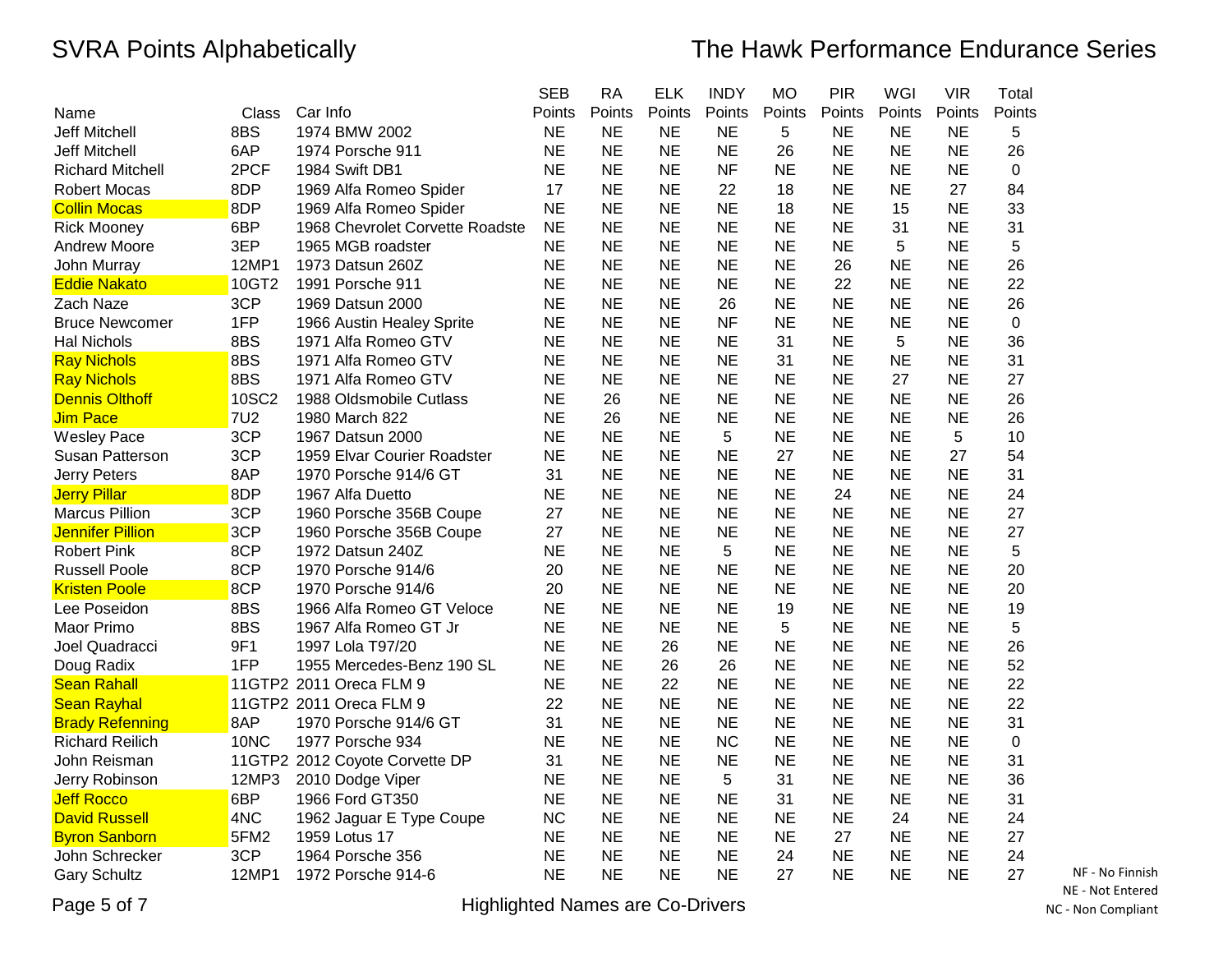|                              |        |                                 | <b>SEB</b> | <b>RA</b> | <b>ELK</b> | <b>INDY</b> | <b>MO</b> | <b>PIR</b> | <b>WGI</b> | <b>VIR</b> | Total  |
|------------------------------|--------|---------------------------------|------------|-----------|------------|-------------|-----------|------------|------------|------------|--------|
| Name                         | Class  | Car Info                        | Points     | Points    | Points     | Points      | Points    | Points     | Points     | Points     | Points |
| <b>Sam Schultz</b>           | 10GT4  | 2008 BMW E92 M3                 | <b>NE</b>  | <b>NE</b> | <b>NE</b>  | <b>NE</b>   | <b>NE</b> | <b>NE</b>  | 22         | 26         | 48     |
| Claire Schwendeman           | 6BP    | 1968 Chevrolet Corvette Roadste | <b>NE</b>  | <b>NE</b> | <b>NE</b>  | 5           | <b>NE</b> | <b>NE</b>  | <b>NE</b>  | <b>NE</b>  | 5      |
| <b>Steve Scullen</b>         |        | 11GTP3 2007 Lola B07/18 LMP1    | <b>NE</b>  | <b>NE</b> | <b>NE</b>  | <b>NE</b>   | <b>NE</b> | <b>NE</b>  | 26         | <b>NE</b>  | 26     |
| <b>Fritz Seidel</b>          | 8BP    | 1969 Porsche 911S               | 21         | <b>NE</b> | 20         | <b>NE</b>   | <b>NE</b> | <b>NE</b>  | <b>NE</b>  | <b>NE</b>  | 41     |
| <b>Patrick Sessions</b>      | 6BP    | 1966 Shelby GT350               | 22         | <b>NE</b> | <b>NE</b>  | <b>NE</b>   | <b>NE</b> | <b>NE</b>  | 27         | <b>NE</b>  | 49     |
| <b>Alan Sevadjian</b>        | 6BP    | 1968 Chevrolet Corvette Roadste | <b>NE</b>  | <b>NE</b> | <b>NE</b>  | 5           | <b>NE</b> | <b>NE</b>  | <b>NE</b>  | <b>NE</b>  | 5      |
| Henri Sicotte                | 10GT4  | 2010 Chevrolet Camaro           | <b>NE</b>  | <b>NE</b> | <b>NE</b>  | <b>NE</b>   | <b>NE</b> | <b>NE</b>  | 19         | <b>NE</b>  | 19     |
| <b>Bill Simer</b>            | 5SR    | 1967 Costin Nathan GT           | <b>NE</b>  | <b>NE</b> | <b>NE</b>  | <b>NE</b>   | <b>NE</b> | 24         | <b>NE</b>  | <b>NE</b>  | 24     |
| <b>Ben Sinnott</b>           | 9F1    | 1997 Lola T97/20                | <b>NE</b>  | <b>NE</b> | <b>NE</b>  | <b>NE</b>   | <b>NE</b> | <b>NE</b>  | <b>NE</b>  | 22         | 22     |
| <b>Vic Skirmants</b>         | 3CP    | 1961 Porsche 356B               | 31         | <b>NE</b> | <b>NE</b>  | <b>NE</b>   | <b>NE</b> | <b>NE</b>  | 31         | <b>NE</b>  | 62     |
| <b>Michael Slutz</b>         | 10SC2  | 1988 Oldsmobile Cutlass         | <b>NE</b>  | 26        | <b>NE</b>  | <b>NE</b>   | <b>NE</b> | <b>NE</b>  | 18         | <b>NE</b>  | 44     |
| Mayo Smith                   | 8AP    | 1972 Porsche 911RS              | <b>NE</b>  | <b>NE</b> | <b>NE</b>  | <b>NE</b>   | <b>NE</b> | <b>NE</b>  | 31         | <b>NE</b>  | 31     |
| <b>Lynn St James</b>         | 9F1    | 2008 Dallara Infinity           | <b>NE</b>  | <b>NE</b> | <b>NE</b>  | 27          | <b>NE</b> | <b>NE</b>  | <b>NE</b>  | <b>NE</b>  | 27     |
| James Stiehr                 | 2FF    | 1969 Winkelmann WDF1            | <b>NE</b>  | <b>NE</b> | <b>NE</b>  | <b>NE</b>   | <b>NE</b> | <b>NE</b>  | 27         | <b>NE</b>  | 27     |
| <b>Christopher Stillwell</b> | 2FF    | 1968 Ford Mustang               | <b>NE</b>  | <b>NE</b> | <b>NE</b>  | <b>NE</b>   | <b>NE</b> | <b>NE</b>  | 17         | <b>NE</b>  | 17     |
| Paul Stinson                 | 8CP    | 1963 Lotus Super 7              | <b>NE</b>  | <b>NE</b> | <b>NE</b>  | <b>NE</b>   | <b>NE</b> | <b>NE</b>  | 17         | <b>NE</b>  | 17     |
| Joe Sullivan                 | 8BP    | 1989 Porsche 944 s2             | <b>NE</b>  | 27        | <b>NE</b>  | <b>NE</b>   | <b>NE</b> | <b>NE</b>  | <b>NE</b>  | <b>NE</b>  | 27     |
| <b>Joey Sullivan</b>         | 8BP    | 1989 Porsche 944 s2             | <b>NE</b>  | 27        | <b>NE</b>  | <b>NE</b>   | <b>NE</b> | <b>NE</b>  | <b>NE</b>  | <b>NE</b>  | 27     |
| Michael Taradash             | 3CP    | 1959 Porsche 356                | 24         | <b>NE</b> | <b>NE</b>  | <b>NE</b>   | <b>NE</b> | <b>NE</b>  | 27         | <b>NE</b>  | 51     |
| Allan Thom                   | 3EP    | 1965 Alfa Romeo Giulia TI       | <b>NE</b>  | <b>NE</b> | 26         | <b>NE</b>   | <b>NE</b> | <b>NE</b>  | <b>NE</b>  | <b>NE</b>  | 26     |
| <b>Nathan Thompson</b>       | 2FB    | 1968 Brabham BT21B              | <b>NE</b>  | <b>NE</b> | <b>NE</b>  | <b>NE</b>   | <b>NE</b> | <b>NE</b>  | 31         | <b>NE</b>  | 31     |
| <b>Kyle Tilley</b>           | 8RS    | 1976 Alfa Romeo GTV             | <b>NE</b>  | <b>NE</b> | <b>NE</b>  | <b>NE</b>   | <b>NE</b> | <b>NE</b>  | 15         | <b>NE</b>  | 15     |
| <b>Roman Tucker</b>          | 8DP    | 1969 Alfa Romeo Spider          | <b>NE</b>  | <b>NE</b> | <b>NE</b>  | <b>NE</b>   | <b>NE</b> | <b>NE</b>  | 15         | <b>NE</b>  | 15     |
| Roman Tucker                 | 8BS    | 1972 Alfa Romeo Berlina         | <b>NE</b>  | <b>NE</b> | <b>NE</b>  | <b>NE</b>   | 5         | <b>NE</b>  | <b>NE</b>  | <b>NE</b>  | 5      |
| Thomas Upshur                | 8CP    | 1972 Lotus Europa               | <b>NE</b>  | <b>NE</b> | <b>NE</b>  | <b>NE</b>   | 20        | <b>NE</b>  | <b>NE</b>  | <b>NE</b>  | 20     |
| Patrick Utt                  | 10GT4  | 2012 Chevrolet Camaro           | <b>NE</b>  | <b>NE</b> | 27         | <b>NE</b>   | <b>NE</b> | <b>NE</b>  | <b>NE</b>  | <b>NE</b>  | 27     |
| Vince Vaccaro                | 8BS    | 1972 Alfa Romeo GTV             | <b>NE</b>  | <b>NE</b> | <b>NE</b>  | <b>NE</b>   | <b>NE</b> | <b>NE</b>  | 20         | <b>NE</b>  | 20     |
| <b>Curt Vogt</b>             | 10GT4  | 2013 Chevrolet Camaro           | <b>NE</b>  | <b>NE</b> | <b>NE</b>  | 27          | <b>NE</b> | <b>NE</b>  | <b>NE</b>  | <b>NE</b>  | 27     |
| <b>Walter Vollrath</b>       | 7U2    | 1973 Chevron B23                | <b>NE</b>  | <b>NE</b> | <b>NF</b>  | <b>NE</b>   | <b>NE</b> | <b>NE</b>  | <b>NE</b>  | <b>NE</b>  | 0      |
| <b>Steve Walker</b>          | 8BS    | 1970 BMW 2002                   | <b>NE</b>  | <b>NE</b> | <b>NE</b>  | <b>NE</b>   | <b>NE</b> | 27         | <b>NE</b>  | <b>NE</b>  | 27     |
| Donald Wannagat              | 8RS    | 1973 Alfa Romeo GTV             | <b>NE</b>  | <b>NE</b> | <b>NE</b>  | <b>NE</b>   | 24        | <b>NE</b>  | <b>NE</b>  | <b>NE</b>  | 24     |
| <b>Thomas Warner</b>         | 3CP    | 1959 Porsche 356                | <b>NE</b>  | <b>NE</b> | <b>NE</b>  | <b>NE</b>   | 31        | <b>NE</b>  | <b>NE</b>  | <b>NE</b>  | 31     |
| Lawrence Webster             | 10GT4  | 2008 Porsche 911 Cup            | <b>NE</b>  | NE        | 5          | <b>NE</b>   | ΝE        | <b>NE</b>  | <b>NE</b>  | NE         | 5      |
| John Wiley                   | 8BS    | 1970 Datsun 510                 | <b>NE</b>  | <b>NE</b> | <b>NE</b>  | <b>NE</b>   | 17        | <b>NE</b>  | <b>NE</b>  | <b>NE</b>  | 17     |
| <b>Evan Wiley</b>            | 8BS    | 1970 Datsun 510                 | <b>NE</b>  | <b>NE</b> | <b>NE</b>  | <b>NE</b>   | 17        | <b>NE</b>  | <b>NE</b>  | <b>NE</b>  | 17     |
| <b>Kelly Williams</b>        | 8AP    | 1975 Porsche 911                | <b>NE</b>  | <b>NE</b> | <b>NE</b>  | <b>NE</b>   | DQ        | <b>NE</b>  | <b>NE</b>  | <b>NE</b>  | 0      |
| Randy Williams               | 4AP    | 1966 Jaguar XKE                 | <b>NE</b>  | <b>NE</b> | <b>NE</b>  | <b>NE</b>   | <b>NE</b> | <b>NE</b>  | 26         | <b>NE</b>  | 26     |
| Justin Withoff               | 5SRF   | 1990 SRF3                       | <b>NE</b>  | <b>NE</b> | <b>NE</b>  | 26          | <b>NE</b> | <b>NE</b>  | <b>NE</b>  | <b>NF</b>  | 26     |
| Dylan Wittenauer             | 1Mini  | 1972 Austin Mini 1000           | <b>NE</b>  | <b>NE</b> | <b>NE</b>  | <b>NE</b>   | <b>NE</b> | <b>NE</b>  | 31         | <b>NE</b>  | 31     |
| John Wittenauer              | 1 Mini | 1964 Morris Mini Cooper S       | <b>NE</b>  | <b>NE</b> | <b>NE</b>  | <b>NE</b>   | NE        | <b>NE</b>  | 27         | <b>NE</b>  | 27     |